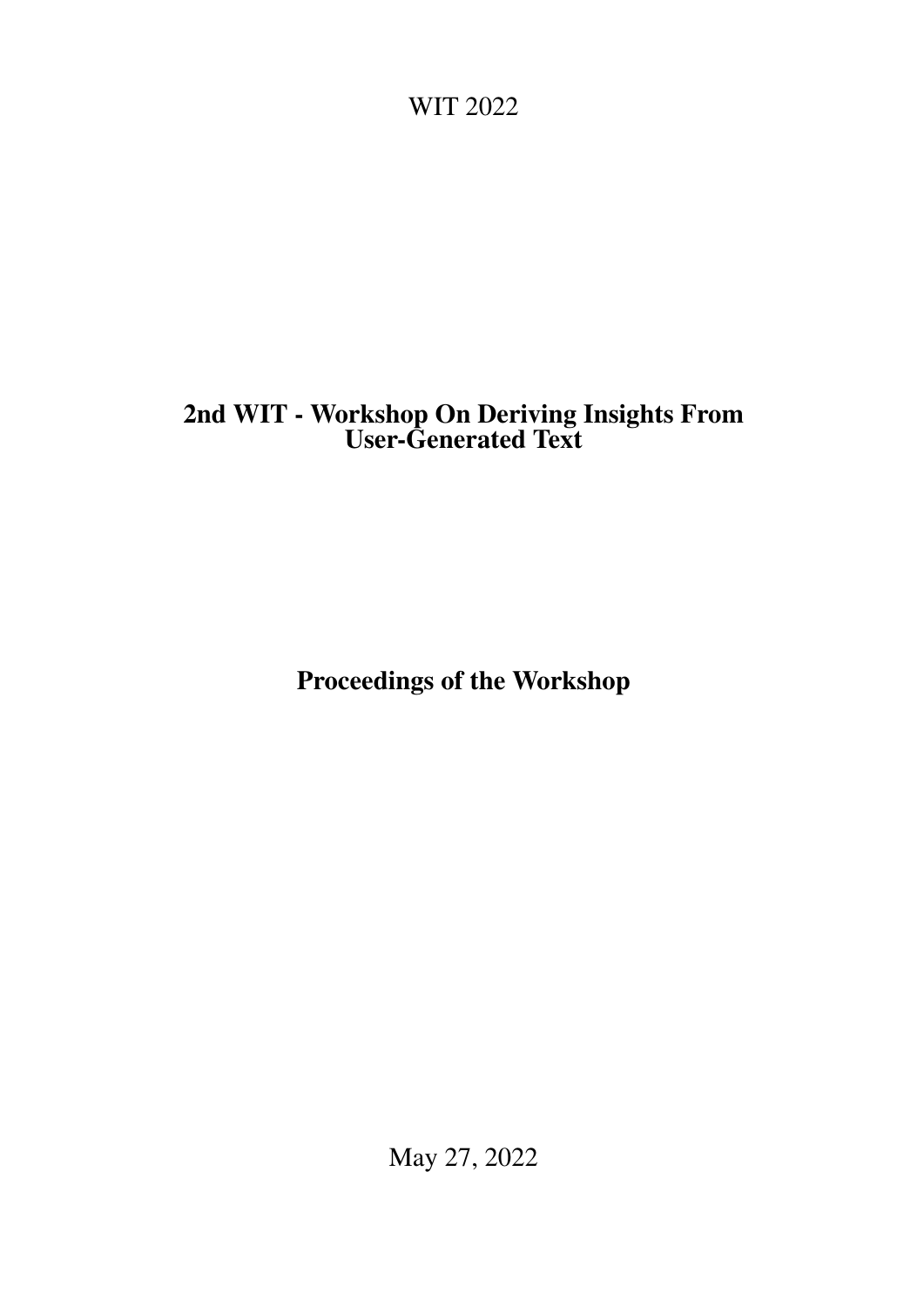The WIT organizers gratefully acknowledge the support from the following sponsors.

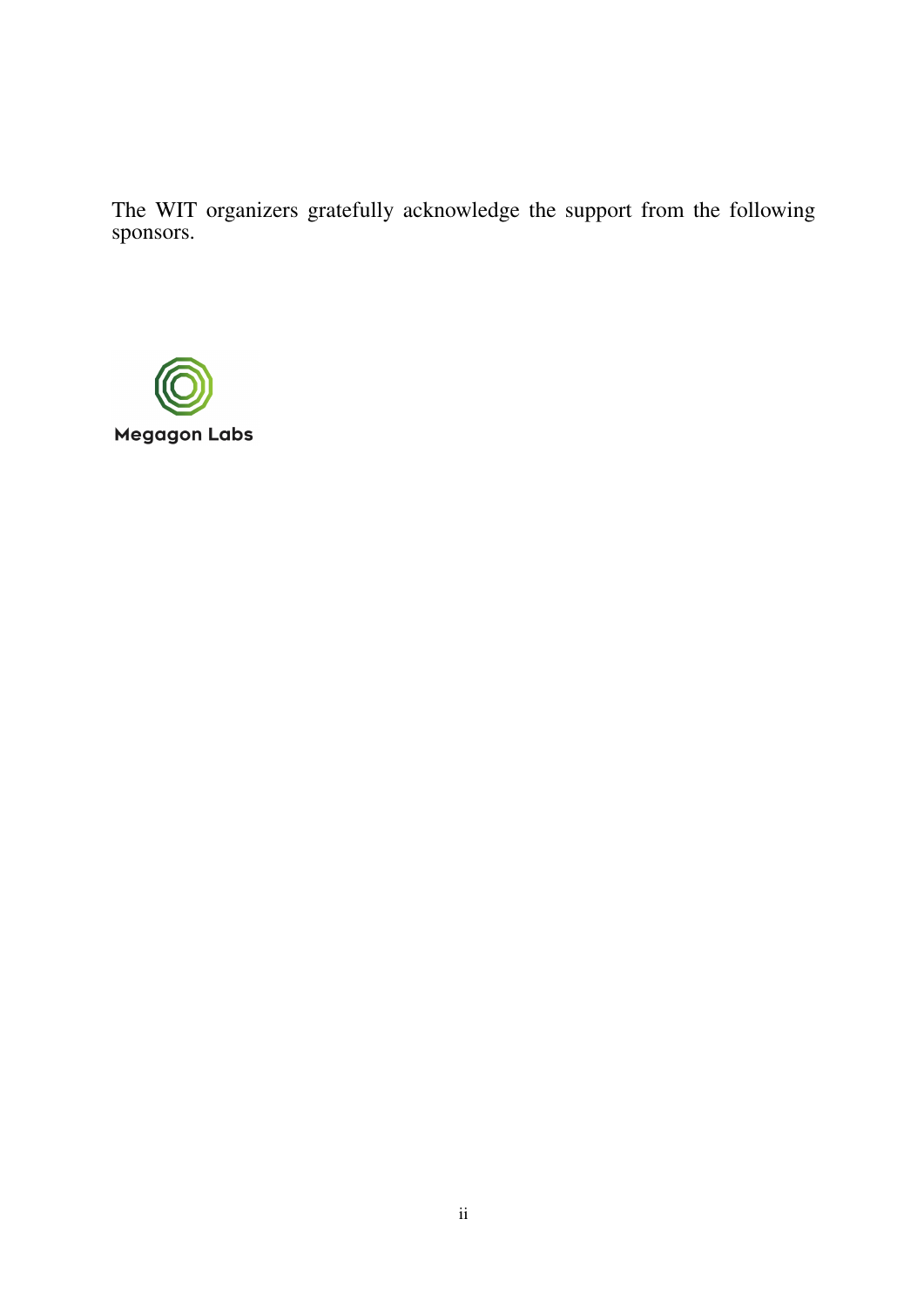©2022 Association for Computational Linguistics

Order copies of this and other ACL proceedings from:

Association for Computational Linguistics (ACL) 209 N. Eighth Street Stroudsburg, PA 18360 USA Tel: +1-570-476-8006 Fax: +1-570-476-0860 acl@aclweb.org

ISBN 978-1-955917-53-7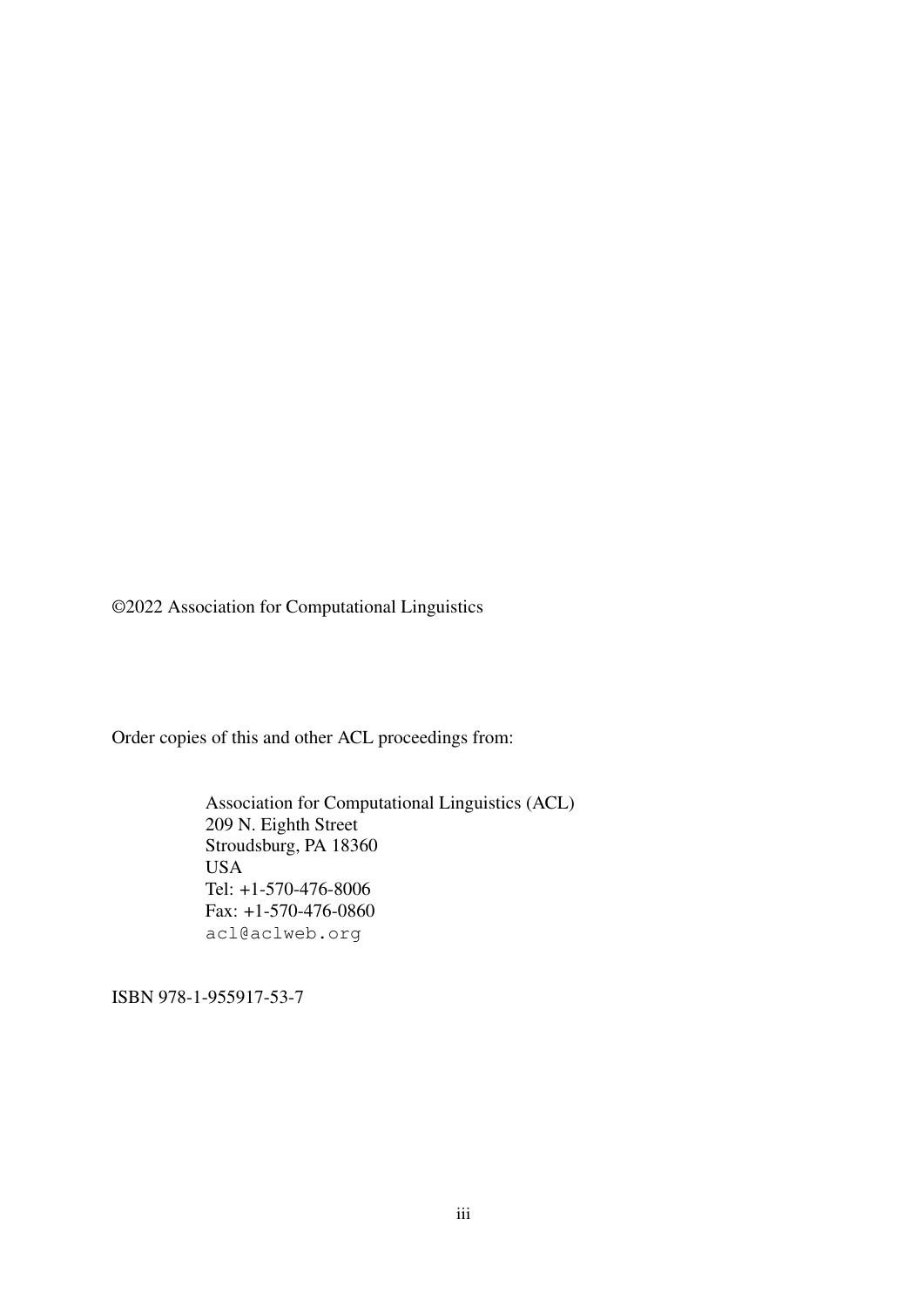## Introduction

Welcome to the 2nd WIT (Workshop On Deriving Insights From User-Generated Text)!

Recent advances in Conversational AI, Natural Language Processing, Natural Language Understanding, Language Generation, Machine Learning, Deep Learning, Knowledge Bases, and others, have demonstrated promising results and far-reaching uses of text. Such results can be seen in many different tasks including, but not limited to better extractions from user-generated content, better language models, new approaches related to (commonsense) knowledge-bases, knowledge graphs, better information seeking QA (or Dialogue) systems, etc. Classical data management problems such as data cleaning/integration and search may also benefit from these new approaches.

The WIT workshop series was started to provide a venue to exploit and explore the use of advanced AI/ML/NLP techniques on user-generated text, which is rich in user insights and experiences. Therefore, the goal of this workshop series is to bring together researchers interested in the development and the application of novel approaches/models/systems to address challenges around harnessing text-heavy user-generated data that is available to organizations and over the Web.

For this 2nd edition, the workshop will have a great line-up of invited speakers (Mirella Lapata - University of Edinburgh, Rada Mihalcea - University of Michigan, Ann Arbor, Nina Balcan - Carnegie Mellon University, Carlos Guestrin - Stanford University) as well oral (and poster) presentations of contributed research papers. Following the tradition started in the 1st WIT, the 2nd WIT will host a panel of experts from the academia and industry to discuss and share their experiences and challenges faced in deriving insights from user-generated text. The panel is tentatively titled "User generated content and deep learning: Sorting out 'the good, the bad, and the ugly"' and is intended to highlight and surface the effects of training data on downstream applications and whether or not organizations prepare efforts around removing biases in data that they use for training or other purposes.

We would like to congratulate the authors of accepted papers, as well as to thank all the authors of submitted papers, members of the Program Committee and all the ACL main conference organization team.

2nd WIT Organizing Committee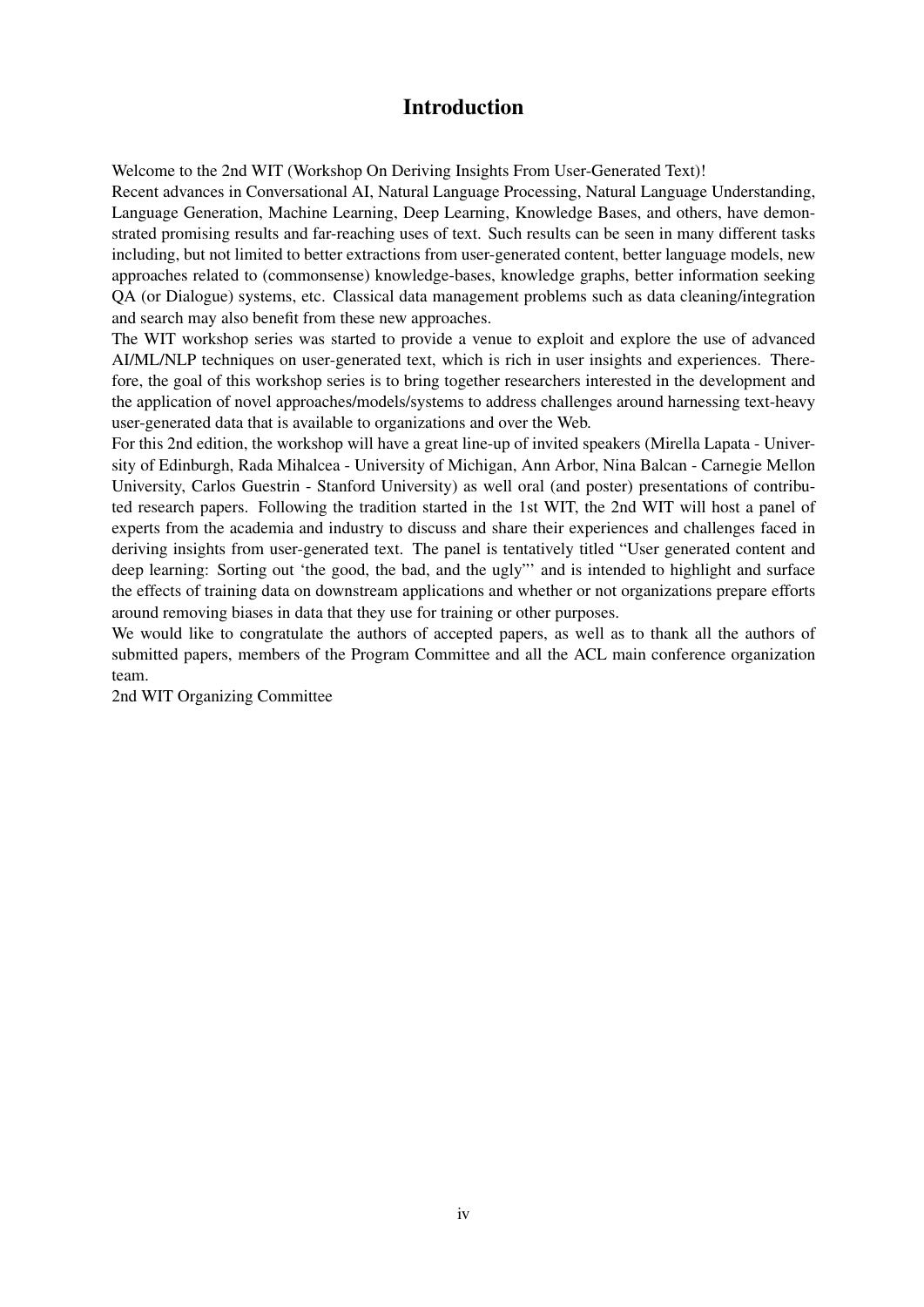# Organizing Committee

### General Chairs and Program Chairs

Estevam Hruschka, Megagon Labs Inc. Tom Mitchell, Carnegie Mellon University Dunja Mladenic, Jozef Stefan Institute Marko Grobelnik, Jozef Stefan Institute Nikita Bhutani, Megagon Labs Inc.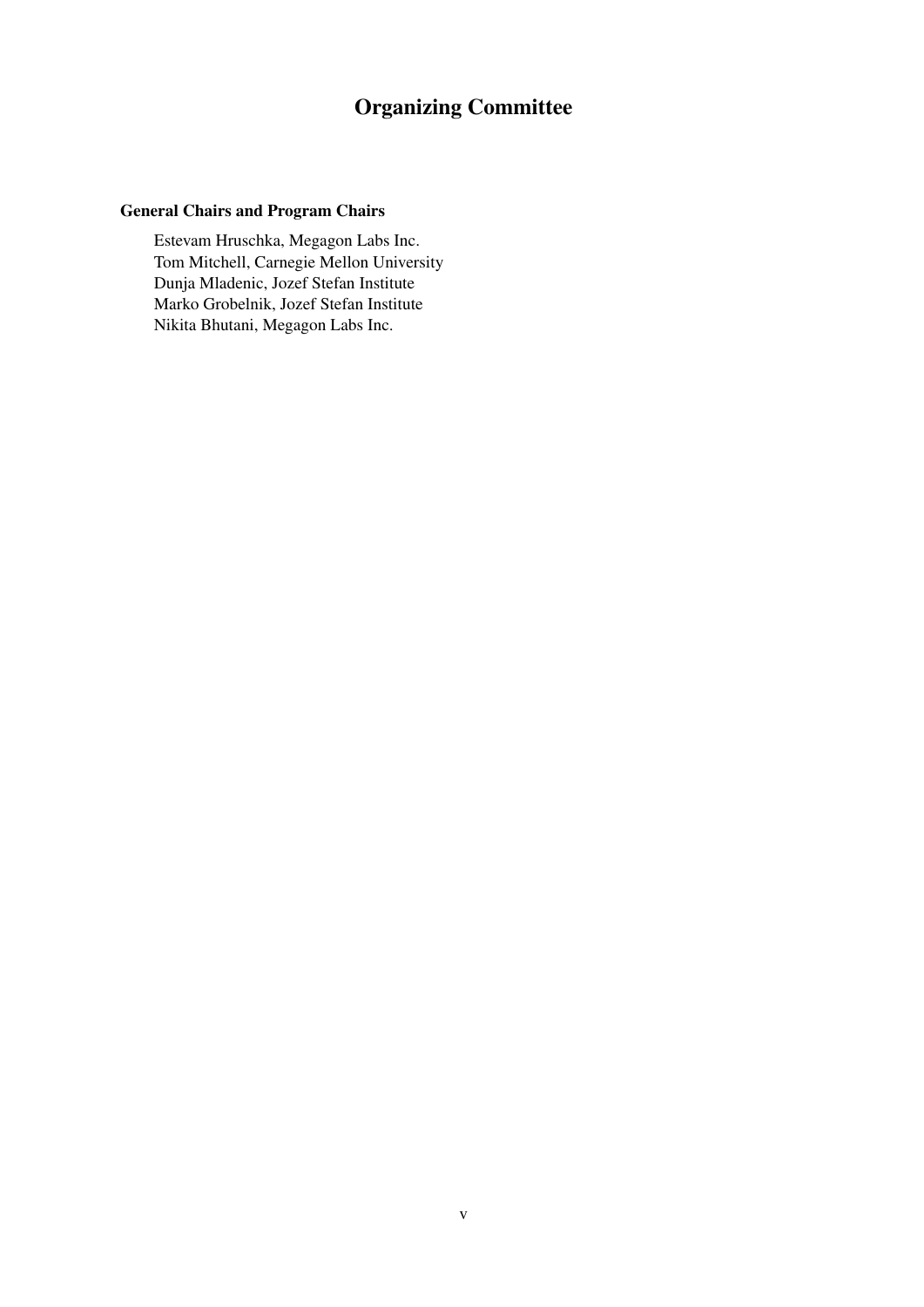### Program Committee

#### Program Committee

Sara Abdali, Georgia Institute of Technology Shabnam Behzad, Georgetown University Arthur Brazinskas, University of Edinburgh Brett Zhiyuan Chen, Google Maisa Duarte, Bradesco Bank – Brazil Nelson Ebecken, COPPE/UFRJ Federal University of Rio de Janeiro – Brazil Jacob Eisenstein, Google Joao Gama, University of Porto – Portugal Tianyu Jiang, University of Utah Hannah Kim, Megagon Labs Aljaz Kosmerlj, Viaduct.ai Thom Lake, Indeed.com Yutong Li, Apple Jun Ma, Amazon Vagelis Papalexakis, UC Riverside Jing Qian, University of California Santa Barbara Sajjadur Rahman, Megagon Labs Yutong Shao, UC San Diego Evan Shie, Amazon Nedelina Teneva, Amazon Xiaolan Wang, Megagon Labs Xinyi (Cindy) Wang, Carnegie Mellon University Yusuke Watanabe, Amazon Chris Welty, Google Natasha Zhang Foutz, University of Virginia

#### Invited Speakers

Mirella Lapata, University of Edinburgh Rada Mihalcea, University of Michigan, Ann Arbor Nina Balcan, Carnegie Mellon University Carlos Guestrin, Stanford University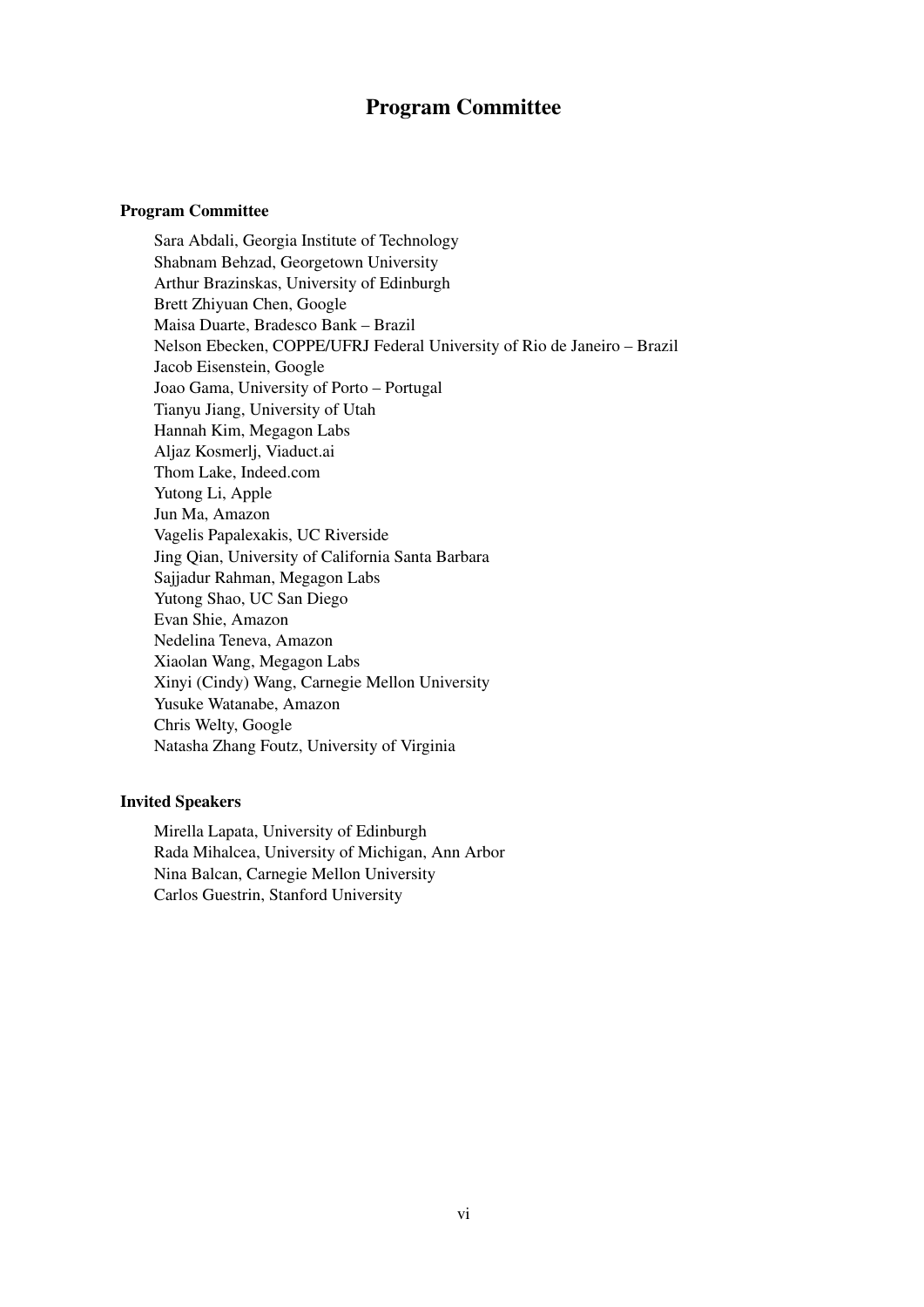# Keynote Talk: Invited Talk 1

Mirella Lapata School of Informatics, University of Edinburgh

Abstract: Invited Talk at the 2nd WIT: Workshop On Deriving Insights From User-Generated Text at ACL2022

Bio: Mirella Lapata is a professor in the School of Informatics at the University of Edinburgh. I'm affiliated with the Institute for Communicating and Collaborative Systems and the Edinburgh Natural Language Processing Group.

Her research focuses on computational models for the representation, extraction, and generation of semantic information from structured and unstructured data, involving text and other modalities such as images, video, and large scale knowledge bases. I have worked on a variety of applied NLP tasks such as semantic parsing and semantic role labeling, discourse coherence, summarization, text simplification, concept-to-text generation, and question answering. I have also used computational models (drawing mainly on probabilistic generative models) to explore aspects of human cognition such as learning concepts, judging similarity, forming perceptual representations, and learning word meanings. The overarching goal of my research is to enable computers to understand requests and act on them, process and aggregate large amounts of data, and convey information based on them. Critical for all these tasks are models for extracting and representing meaning from natural language text, storing meanings internally, and working with stored meanings to derive further consequences.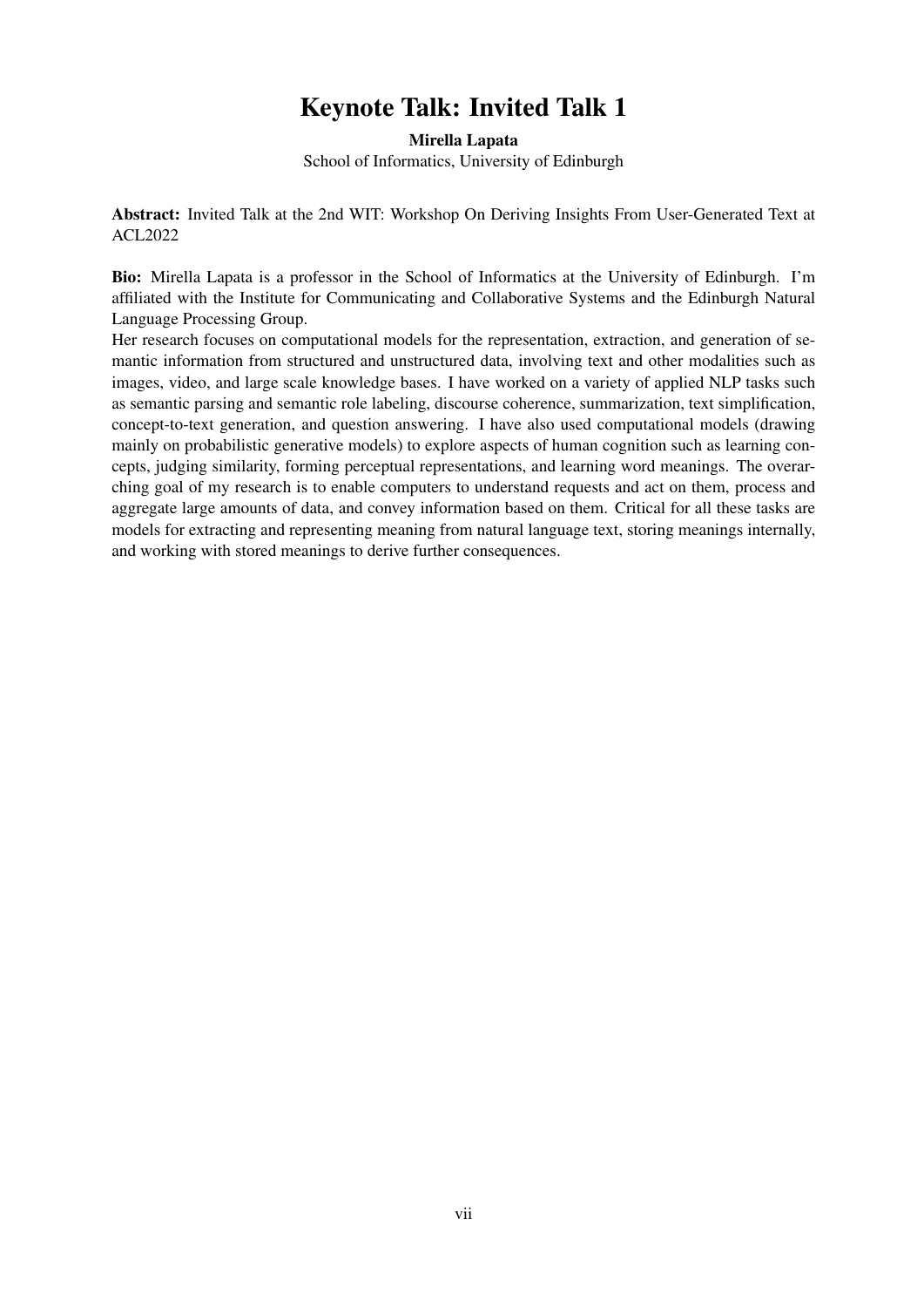# Keynote Talk: Invited 2

Rada Mihalcea University of Michigan, Ann Arbor

Abstract: Invited Talk at the 2nd WIT: Workshop On Deriving Insights From User-Generated Text at ACL2022

Bio: Rada Mihalcea is the Janice M. Jenkins Collegiate Professor of Computer Science and Engineering at the University of Michigan and the Director of the Michigan Artificial Intelligence Lab. Her research interests are in computational linguistics, with a focus on lexical semantics, multilingual natural language processing, and computational social sciences. She serves or has served on the editorial boards of the Journals of Computational Linguistics, Language Resources and Evaluations, Natural Language Engineering, Journal of Artificial Intelligence Research, IEEE Transactions on Affective Computing, and Transactions of the Association for Computational Linguistics. She was a program co-chair for EMNLP 2009 and ACL 2011, and a general chair for NAACL 2015 and \*SEM 2019. She currently serves as ACL President. She is the recipient of a Presidential Early Career Award for Scientists and Engineers awarded by President Obama (2009), an ACM Fellow (2019) and a AAAI Fellow (2021). In 2013, she was made an honorary citizen of her hometown of Cluj-Napoca, Romania.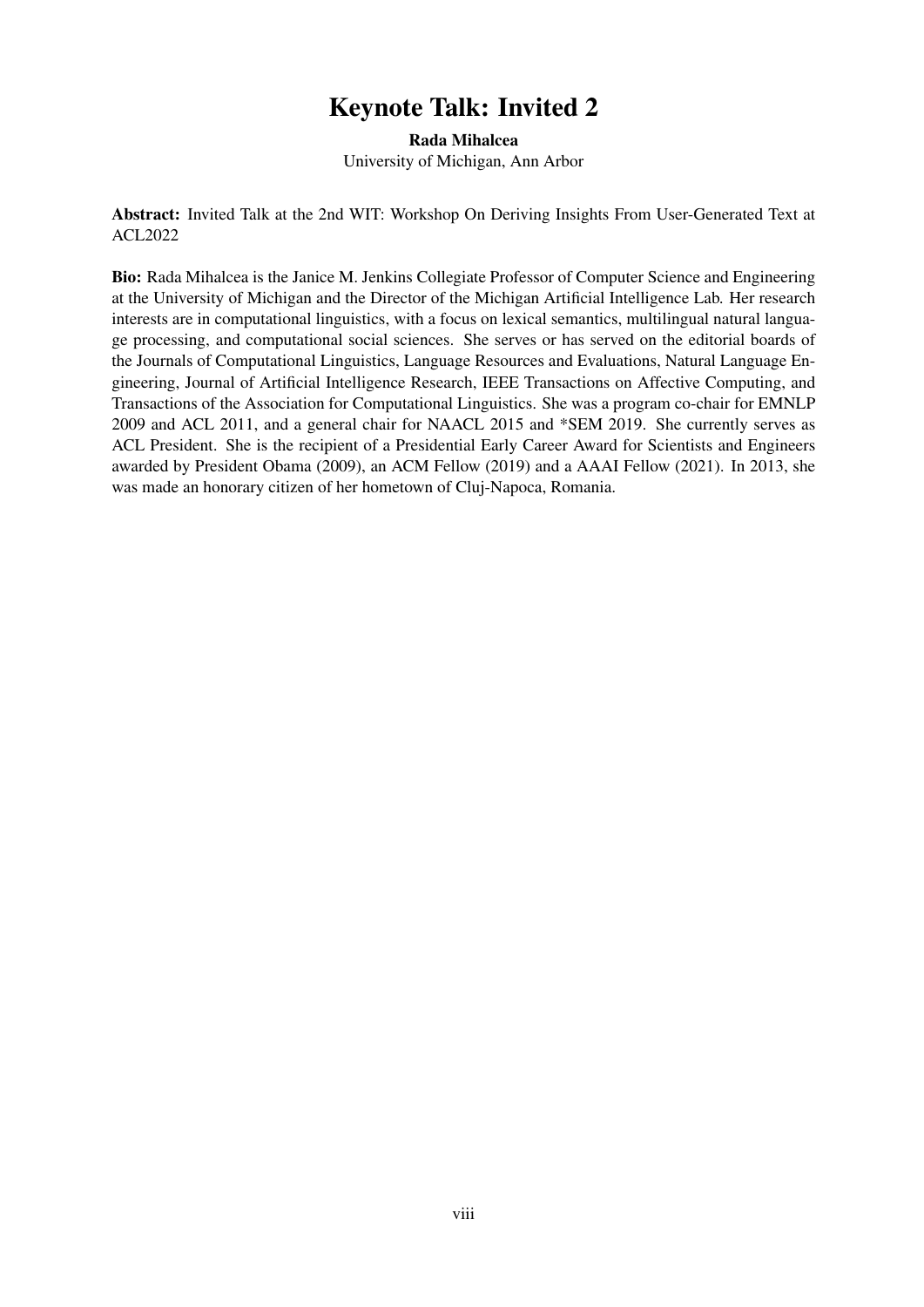# Keynote Talk: Invited 3

Nina Balcan Carnegie Mellon University

Abstract: Invited Talk at the 2nd WIT: Workshop On Deriving Insights From User-Generated Text at ACL2022

Bio: Maria-Florina (Nina) Balcan is the Cadence Design Systems Professor of Computer Science at the School of Computer Science (MLD and CSD) at Carnegie Mellon University, she is also Sloan Fellow and Microsoft Faculty Fellow. Nina's main research interests are in machine learning, artificial intelligence, and theoretical computer science. Current research focus includes developing foundations and principled, practical algorithms for important modern learning paradigms. These include interactive learning, distributed learning, learning representations, life-long learning, and metalearning. Her research addresses important challenges of these settings, including statistical efficiency, computational efficiency, noise tolerance, limited supervision or interaction, privacy, low communication, and incentives. Other research topics are i) Foundations and applications of data driven algorithm design. Design and analysis of algorithms on realistic instances (a.k.a. beyond worst case).; ii) Computational and data-driven approaches in game theory and economics; iii) computational, learning theoretic, and game theoretic aspects of multi-agent systems, and iv) Analyzing the overall behavior of complex systems in which multiple agents with limited information are adapting their behavior based on past experience, both in social and engineered systems contexts.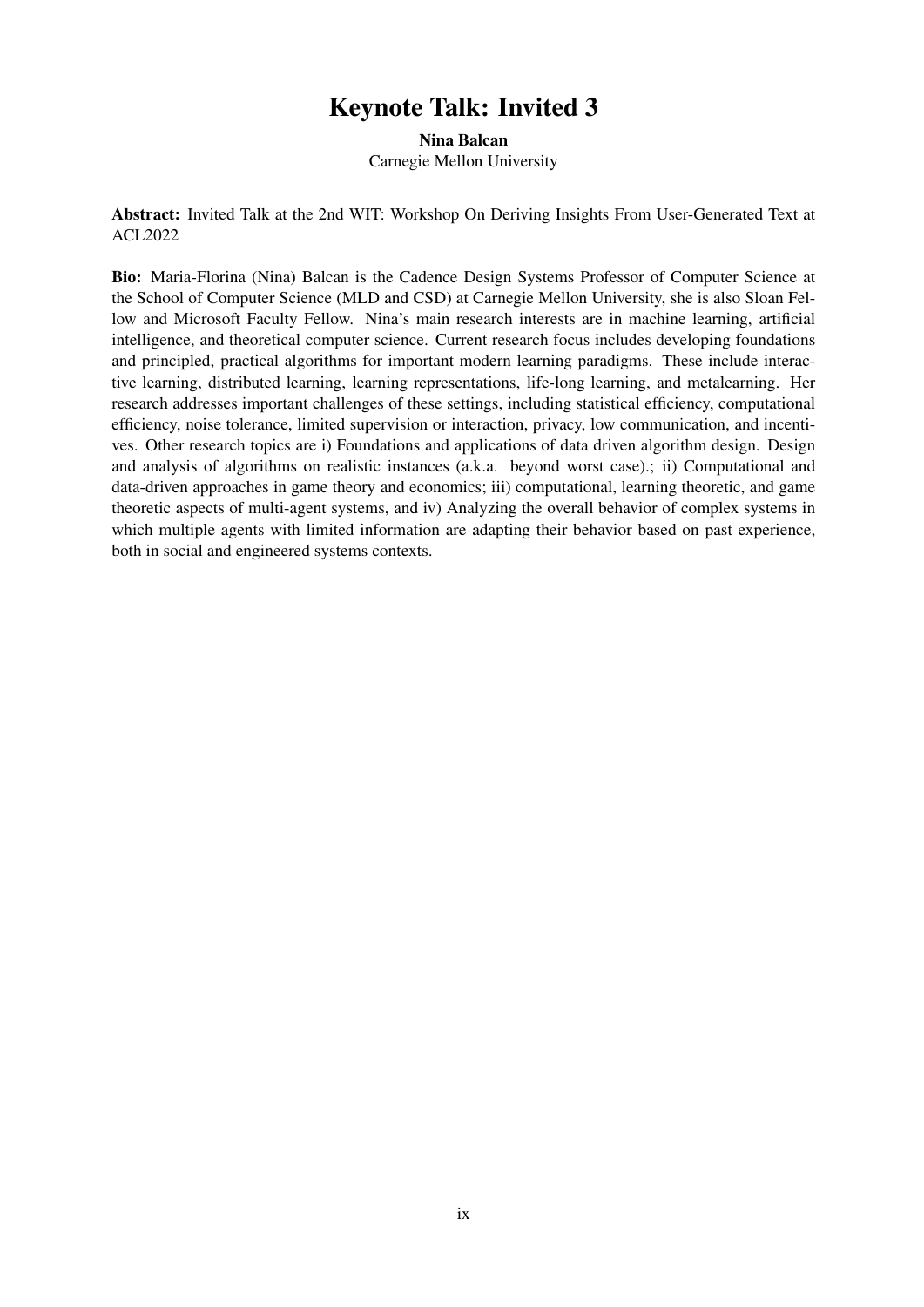## Keynote Talk: Invited 4

Carlos Guestrin Stanford University

Abstract: Invited Talk at the 2nd WIT: Workshop On Deriving Insights From User-Generated Text at ACL2022

Bio: Carlos Guestrin is a Professor in the Computer Science Department at Stanford University. His previous positions include the Amazon Professor of Machine Learning at the Computer Science and Engineering Department of the University of Washington, the Finmeccanica Associate Professor at Carnegie Mellon University, and the Senior Director of Machine Learning and AI at Apple, after the acquisition of Turi, Inc. (formerly GraphLab and Dato) — Carlos co-founded Turi, which developed a platform for developers and data scientist to build and deploy intelligent applications. He is a technical advisor for OctoML.ai. His team also released a number of popular open-source projects, including XGBoost, LIME, Apache TVM, MXNet, Turi Create, GraphLab/PowerGraph, SFrame, and GraphChi.

Carlos received the IJCAI Computers and Thought Award and the Presidential Early Career Award for Scientists and Engineers (PECASE). He is also a recipient of the ONR Young Investigator Award, NSF Career Award, Alfred P. Sloan Fellowship, and IBM Faculty Fellowship, and was named one of the 2008 'Brilliant 10' by Popular Science Magazine. Carlos' work received awards at a number of conferences and journals, including ACL, AISTATS, ICML, IPSN, JAIR, JWRPM, KDD, NeurIPS, UAI, and VLDB. He is a former member of the Information Sciences and Technology (ISAT) advisory group for DARPA.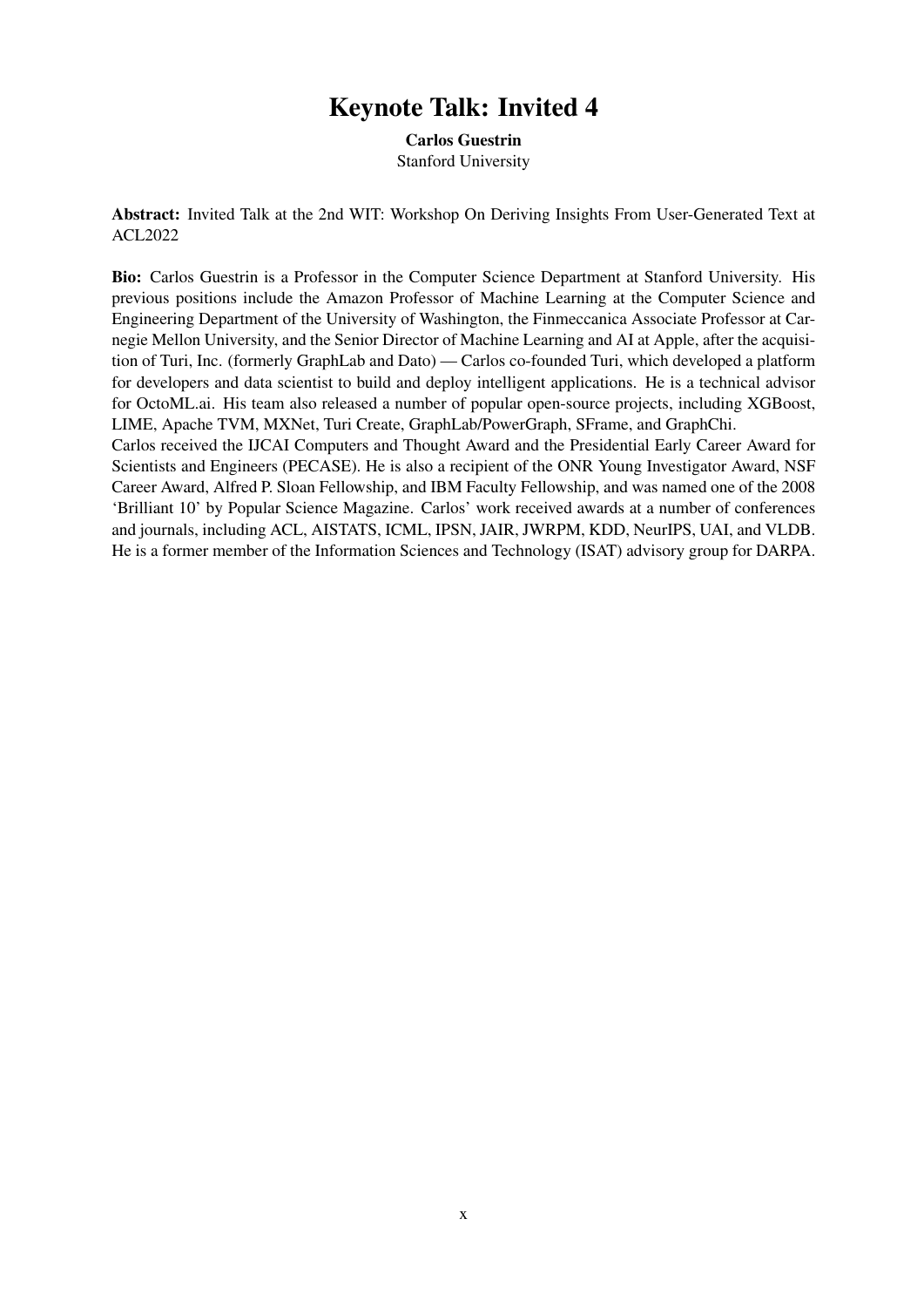## Table of Contents

| Unsupervised Abstractive Dialogue Summarization with Word Graphs and POV Conversion                  |  |  |
|------------------------------------------------------------------------------------------------------|--|--|
|                                                                                                      |  |  |
| An Interactive Analysis of User-reported Long COVID Symptoms using Twitter Data                      |  |  |
| Bi-Directional Recurrent Neural Ordinary Differential Equations for Social Media Text Classification |  |  |